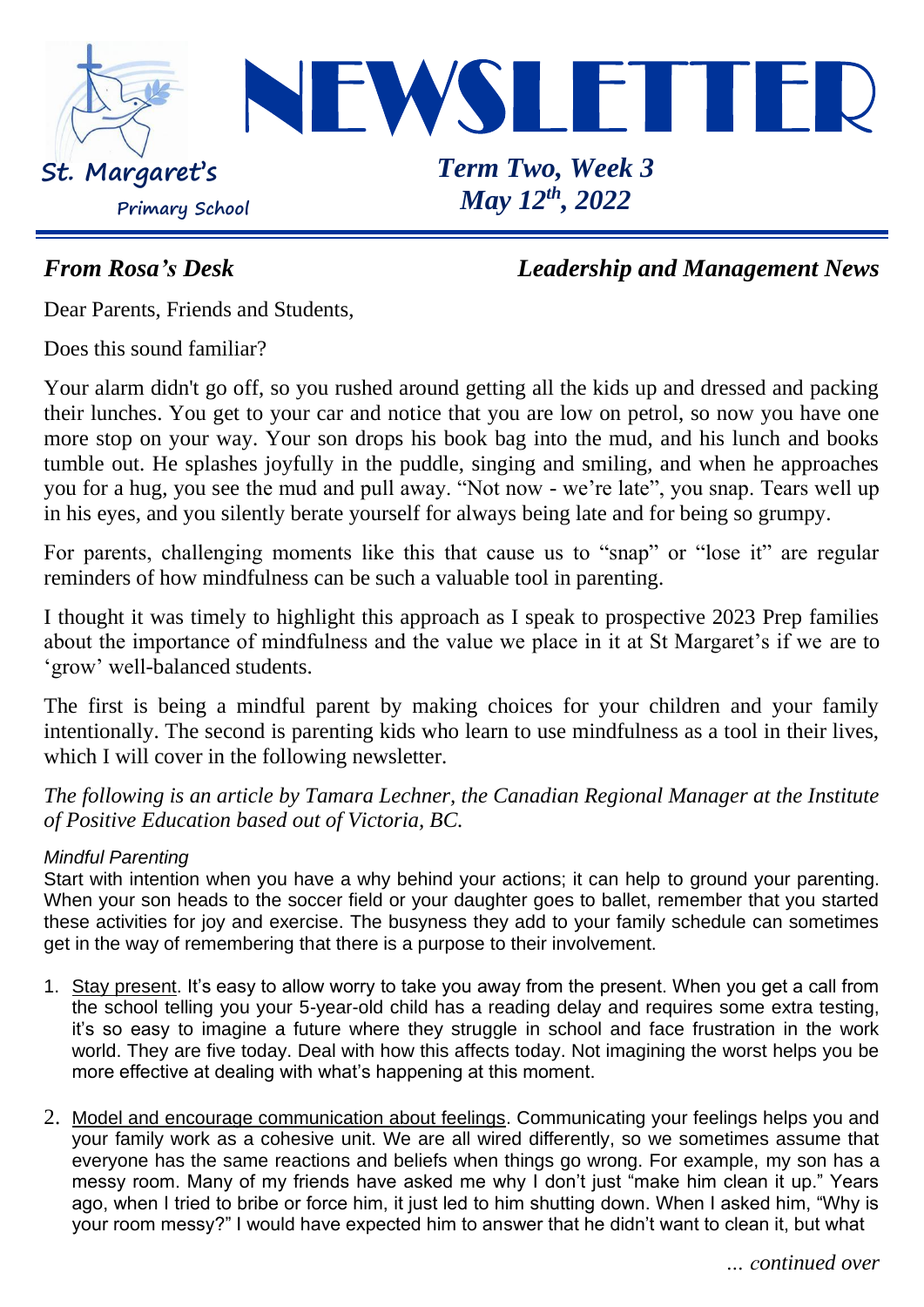

#### *School Community News*

he explained to me is that when his room is all neat, he feels stressed out. He feels calmer when there's a bit of chaos. I told him that mess for me causes a sense of disorganisation, which can be a source of stress. Our compromise: I am fine with his chaos as long as it is clean chaos, and if I have company coming, he has to keep his door closed. Communication about why his room is the way it is and how I feel when I see a messy room led to us understanding one another better.

- 3. Listen. When you talk with your children about their day, it is often either a one-sided, probing conversation initiated by you and gets one-worded responses or a long-drawn-out story that the child starts. You barely focus as you cook dinner or drive to the next activity. Focus on opportunities to actively listen to your child. This means waiting to speak instead of directing the conversation where you think it should go. It also means not reacting or judging what they share. Become the listener who asks great questions like "what did you like most about that" or "tell me about that". Another pitfall to avoid is assuming you know why your child is sharing (this works with adults too!) I am solution-oriented, so when my child comes home complaining about a conflict with a friend, my nature is to try to help solve the problem. I've learned that some people like to talk about things, which is enough to help them feel better. Others need action. Asking a question like "How can I be most helpful?" or even "Do you want help, or do you want to vent?" can be extremely useful.
- 4. Admit your mistakes. Parents seem to think they must be perfect. We get frustrated when we don't know what we should do, yet our children don't come with a manual. Sometimes we choose that, in hindsight, isn't really aligned with how we want to parent (like snapping). It's important to show children that we learn from mistakes, so when they make one, they learn too. There is nothing wrong with pointing out that you made a mistake ("I'm sorry I snapped at you. That's not the way I want to talk to you") and then trying again ("I've taken some deep breaths. This helps me to be calm. Could you please explain to my why you drew on the wall with a Sharpie?").

#### *Acting Principal*

I will be Acting Principal for the term, and Sonja Ginn will be Acting Deputy Principal. Please direct any correspondence to the front office or email [robeirne@smgeelongeast.com.au](mailto:robeirne@smgeelomgeast.com.au)

#### *District Cross Country*

A number of our Year 3 -6 students participated in District Cross Country last Thursday and, by all accounts, had a terrific day. We now have 19 students moving on to Division Cross Country. We wish them all the best next week. We also extend our thanks to Silvia and Ned for preparing the students for the day.

#### *Winter Uniform*

It is encouraged that students 'rug up' during the cooler weather. Jackets, scarves, beanies and gloves can be worn to keep warm. They should be removed when inside and a jumper to be worn over the school uniform. I encourage you to have this conversation with your children.

#### *Mother's Day Stall*

Mums, grandmothers, or close friends I am sure were spoilt last weekend. The students were very proud of their purchases, and this only happened because of the dedicated team on our Parent and Friends Committee. Thank you for making this possible.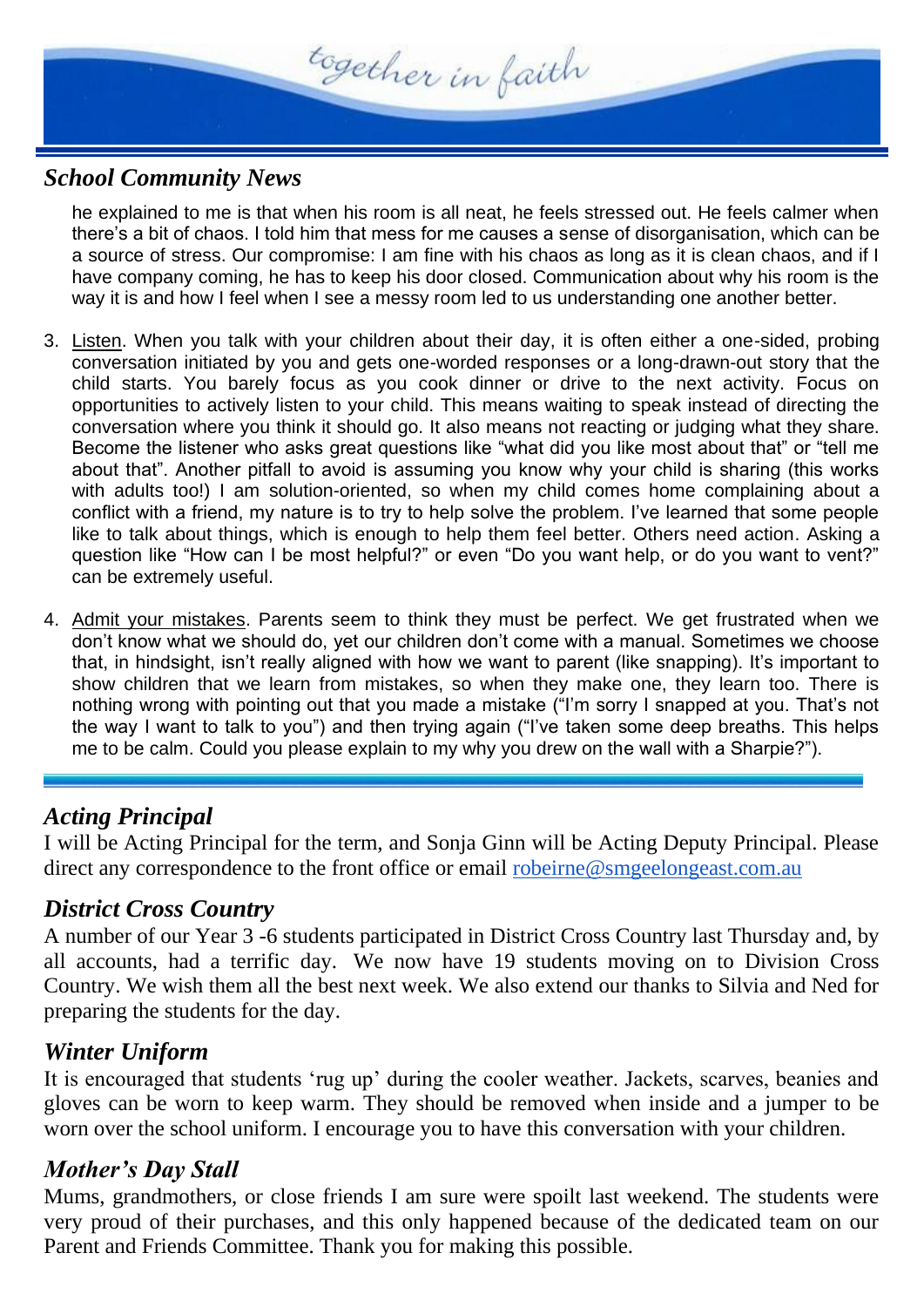

#### *School Community News*

#### *Playground Gum Tree*

You will be pleased to know that the gum tree in our adventure playground is in perfect health, as reported by the Aborist. Perhaps you heard talk that a branch had broken from the tree. This was the tree ' shedding,' which is normal in maintaining its health.

Having said that, last Saturday, the gum tree received a 'thinning out' by the Aborist to lighten some of the heavier branches.

We will also conduct reports on the health of various other trees in the playground, which we do periodically.

> I hope you enjoy the rest of your week. Regards, Rosa

### *District Cross Country*

Congratulations to all students who participated and gave their best effort in the District Cross Country event on Thursday, May  $5<sup>th</sup>$ . It was great to bring the families together and celebrate the achievements of students. We had a fabulous day!

These are some of comments from the students who participated:

I tried my best and had fun.

I liked when everyone cheered for me at the end and I ran faster.

The Cross Country competition was hard but I still had fun.

I felt nervous at the start but then I enjoyed it.

Cross country was very hard, but I was persistent. It was fun to run with my friends, that made it easier. I came 8th in the race which made me proud.



Good luck to the 19 students who will be representing St Margaret's in the Division Cross Country on Tuesday, May 24th. These students placed in the top 8 in their age group and made it to the next round. Nice job! We are very proud of your effort and achievements on the day.

Many thanks to families for your support on that day. It is always greatly appreciated. Miss Silvia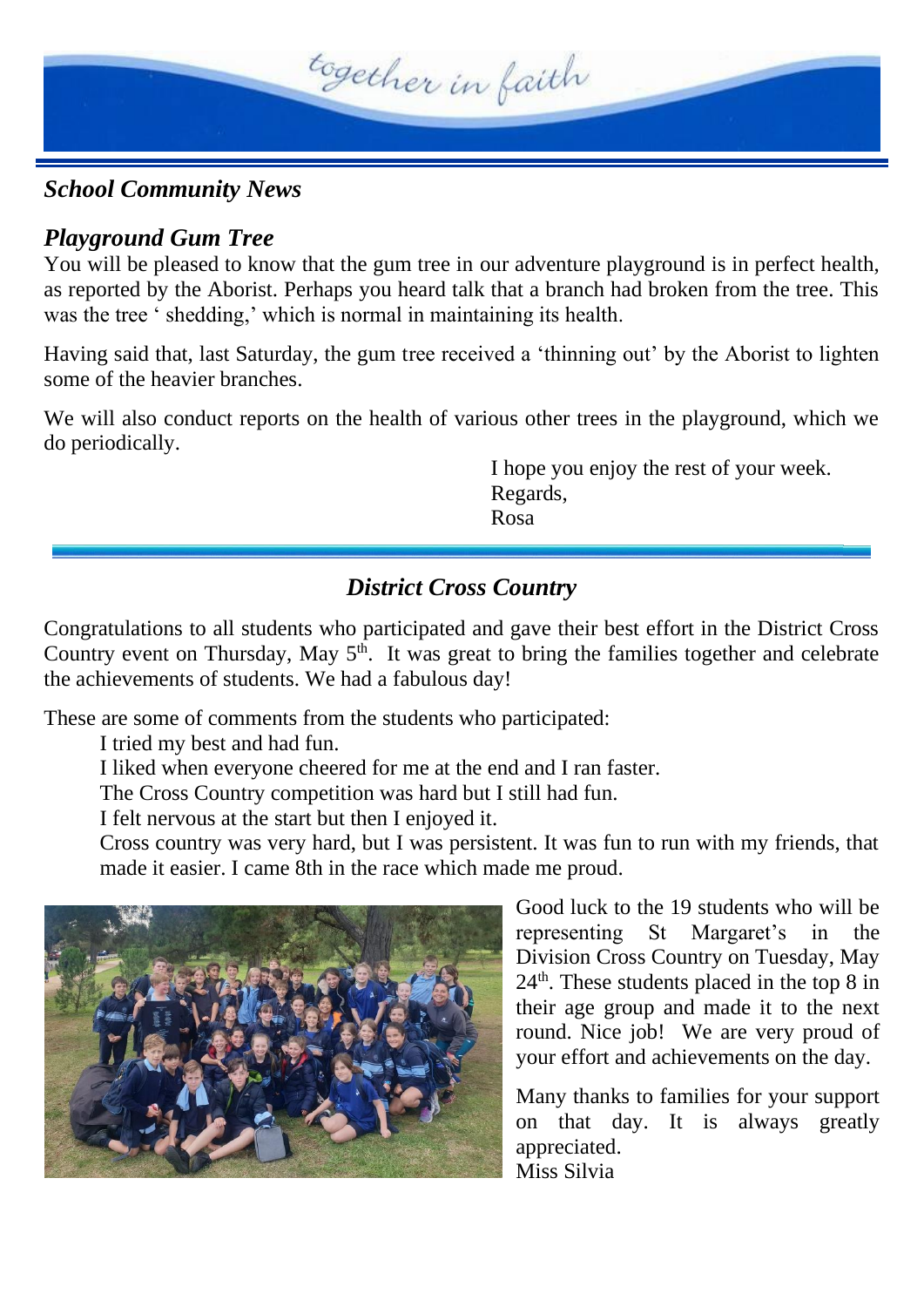together in faith

*School Community News Upcoming Dates*



*St. Margaret's Cross Country Team*



O Mother of God, who gave us your miraculous icon at Zarvanytsia, intercede for the Ukrainian people, who run to the shelter of your mercy in their times of need.

O Lord Jesus Christ, have mercy on us. Grant peace and protection to the people of Ukraine. Give them strength and courage to defend what is good, right, and holy. Keep them safe from harm and provide for all their needs, both temporal and spiritual.

Hear our prayers, O Lord, and deliver us from distress, for You are merciful and compassionate and love mankind. To You we give glory: the Father, the Son, and the Holy Spirit, now and forever and ever. Amen.

By Carrie Chuff. Written permission from catholicicing.com

# **PRAYER FOR UKRAINE** O Lord our God, look down with mercy on the Ukrainian people. Protect and save them from the unjust aggressors who seek to subdue them. Grant them steadfast trust in your mercy and protection.

# *June* 3 Assembly Yr 1/2 presenting

9 School Closure Day

10 – 16 NAPLAN (Years 3 & 5) 16 Yr 1/2 Excursion to Anglesea

20 Assembly – Yr 3/4 presenting 23 – 26 Year 5/6 Anglesea Camp 24 Division Cross Country

20 Sushi Special Lunch 20 'Zoe's Fight' fundraiser

19 Year 3/4 Excursion to the Otway Fly

23 Hot dog special lunch



*May* 12 Parents and Friends meeting 7pm (tonight)



#### Congratulations to **Isla, Clem, Eloise and Gabrielle Premiers 21/22**

1 of 6 teams to play in the Grand Finals with 4 becoming Premiers. If you want to start playing tennis contact:- Mark Hagebols Tennis Coaching Thomson Reserve Wednesday's and Friday's Contact no. 0416 288 956

Acting Principal: Rosa O'Beirne [robeirne@smgeelongeast.catholic.edu.au](mailto:robeirne@smgeelongeast.catholic.edu.au) Office Manager: Anne Miller [amiller@smgeelongeast.catholic.edu.au](mailto:amiller@smgeelongeast.catholic.edu.au) Business Manager: Libby Fitzgerald [lfitzgerald@smgeelongeast.com.au](mailto:lfitzgerald@smgeelongeast.com.au) Parish Priest: Father Jim Clarke [frj@stmarysgeelong.com.au](mailto:frj@stmarysgeelong.com.au)

St Margaret's Primary School 83 St Albans Road East Geelong 3219 Ph 5229 7453 Fax 5229 5531